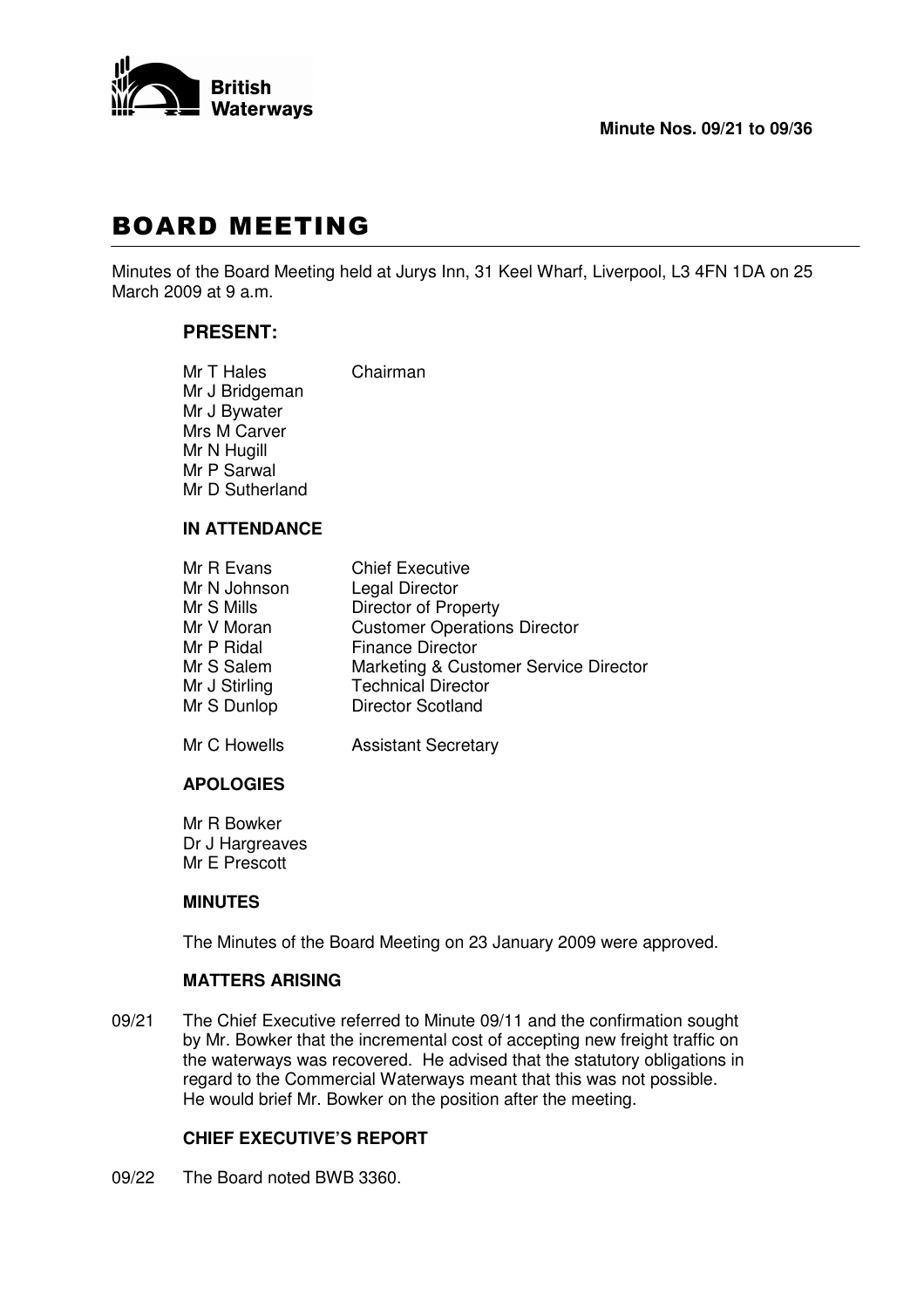#### **Health & Safety Issues and Risk**

09/23 The Chief Executive referred to the inclusion in the report for the first time of the assets managed within the Property Directorate. The responsibilities of Atis and BW in the event of an incident were raised. It was confirmed that whilst BW was responsible legally, it was also the case that Atis should adhere to BW's Health & Safety policy. The Property Director confirmed that he was confident that annual landlord's gas safety checks would be in place for all properties very shortly. This was also a compliance matter covered under the Chief Executive's regular reports to the Audit Committee.

#### **2020 Strategy**

09/24 The Board reviewed and endorsed the preparations for the new BW strategy and structure which were to be announced on the 29 April.

#### **Operational Efficiency Programme**

09/25 The Board noted the outcome of the joint review by the Shareholder Executive, Treasury, Defra and BW which showed that there was no economic or financial case for any of the scenarios that were modelled. It was agreed that the high quality of the review and the fact that all the parties involved fully supported it would give significant weight to the argument that the public value created by BW's property portfolio would be lost through any significant sale of the assets. The Board agreed that those involved should be congratulated on an excellent report.

NJ

#### **Wales**

09/26 The Chief Executive referred to the prospect of further devolution in Wales. He would be making proposals soon for the establishment of a waterways advisory group for Wales. This would meet regularly with Mr. Bridgeman, who had particular responsibility for Wales, but he and the Chairman would also attend on occasions. The Advisory Group already established in Scotland had worked well.

#### **Lower Lee Navigation – Delegation of Regulatory Functions**

[Mr. Sarwal declared an interest as a board member of the Port of London Authority and did not take part in the discussion]

09/27 The Board considered a recommendation that it delegate its navigational jurisdiction to the Port of London Authority on a 4.5m section of the tidal River Lee during the period of construction and legacy transformation phases of the Olympic Games. This was agreed and the resolution passed to this effect is attached to these Minutes (Appendix 1).

#### **CORE WATERWAY/INFRASTRUCTURE**

09/28 The Board noted BWB 3361.

The Board approved a project for the Tees Barrage Canoe upgrade (£5.120m in total with a BW contribution of £0.370m) and noted the high level of risk coverage.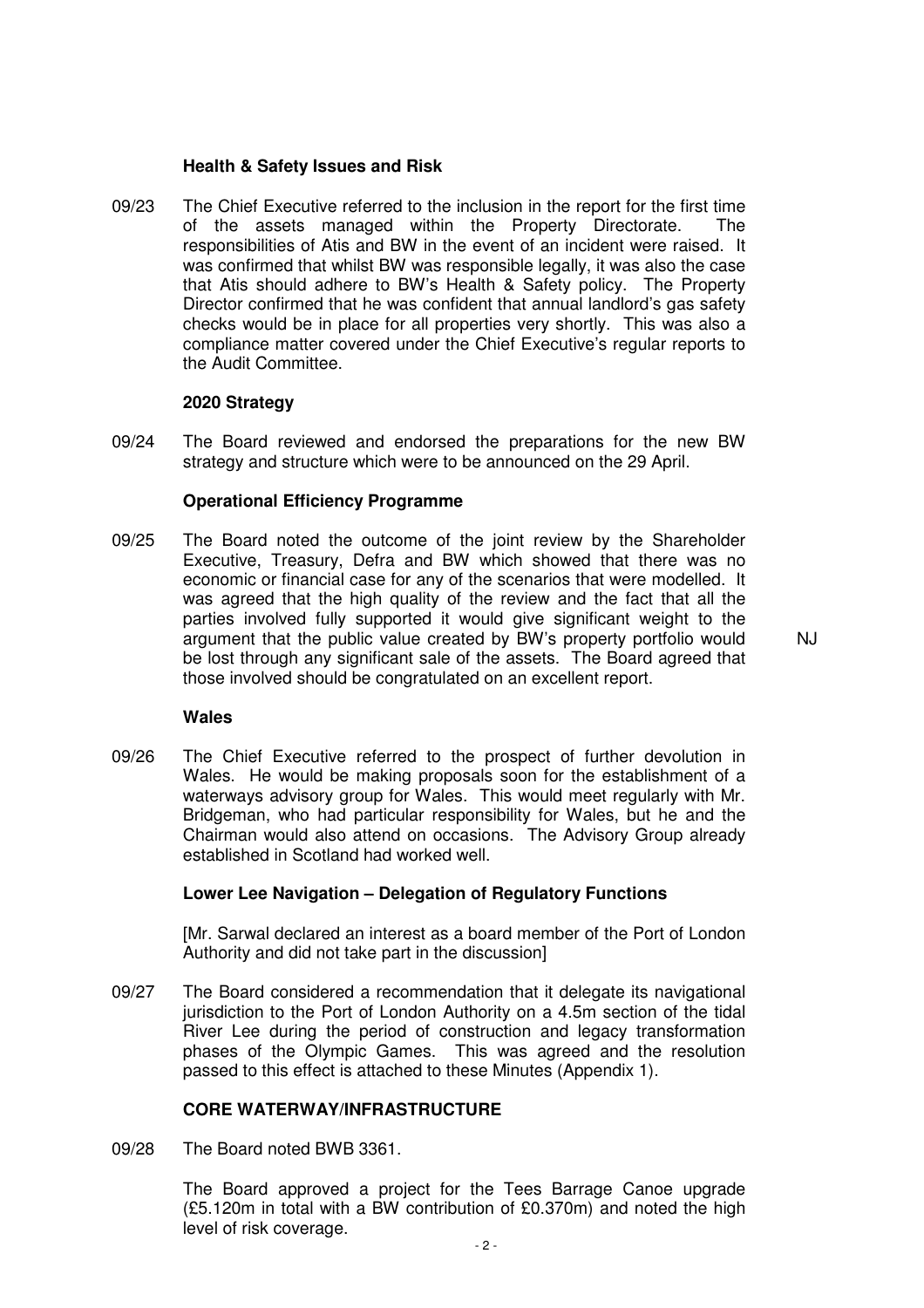It was reported that the Environment Agency was now content with the position at March Haig Reservoir on the Huddersfield Narrow Canal and would not therefore be issuing an enforcement notice.

Board Members expressed interest in knowing more about the design, visual impact etc. of the low head hydro electricity generation referred to in the report. It was agreed they would receive a separate briefing note.

VM/JS

#### **HELIX PROJECT**

09/29 The Board considered an update on the Helix Project by the Director, Scotland (BWB 3364).

The following recommendation was approved:

- to continue to endorse the recommendations for BW's involvement in the HELIX project; and
- to authorise the Chief Executive, the Legal Director and the Director, Scotland to negotiate and agree the terms of the Partnership Agreement between Falkirk Council (FC) and British Waterways Board (BWB) to authorise it to be executed on behalf of BWB.

The Executive Directors undertook to consider whether the risks of BW that were shared with Falkirk Council could be managed through ring fencing them in a BW subsidiary.

#### **MARKETING & CUSTOMER SERVICE REPORT**

09/30 The Board received memorandum BWB 3362.

The results of marketing activity in 2009 and customer service performance results in 2008 were both noted.

The new marketing strategy and proposed activity for 2009/10 was endorsed.

The Board noted the increase in visitor numbers and improvement in the public perception of BW waterways. He Board also noted and discussed the lower propensity to recommend amongst boat owners. This contrasted with the significantly higher propensity to recommend amongst hire boaters.

Mr. Salem informed the Board that he and Mr. Moran would be undertaking a series of weekend meetings with boat owners during the summer. The Board requested that the schedule of meetings be circulated to Board Members should they wish to attend.

#### **PROPERTY UPDATE REPORT**

[Mr. Bowker joined the meeting by telephone link for this item]

09/31 The Property Director introduced BWB 3359.

[ Confidential Minute]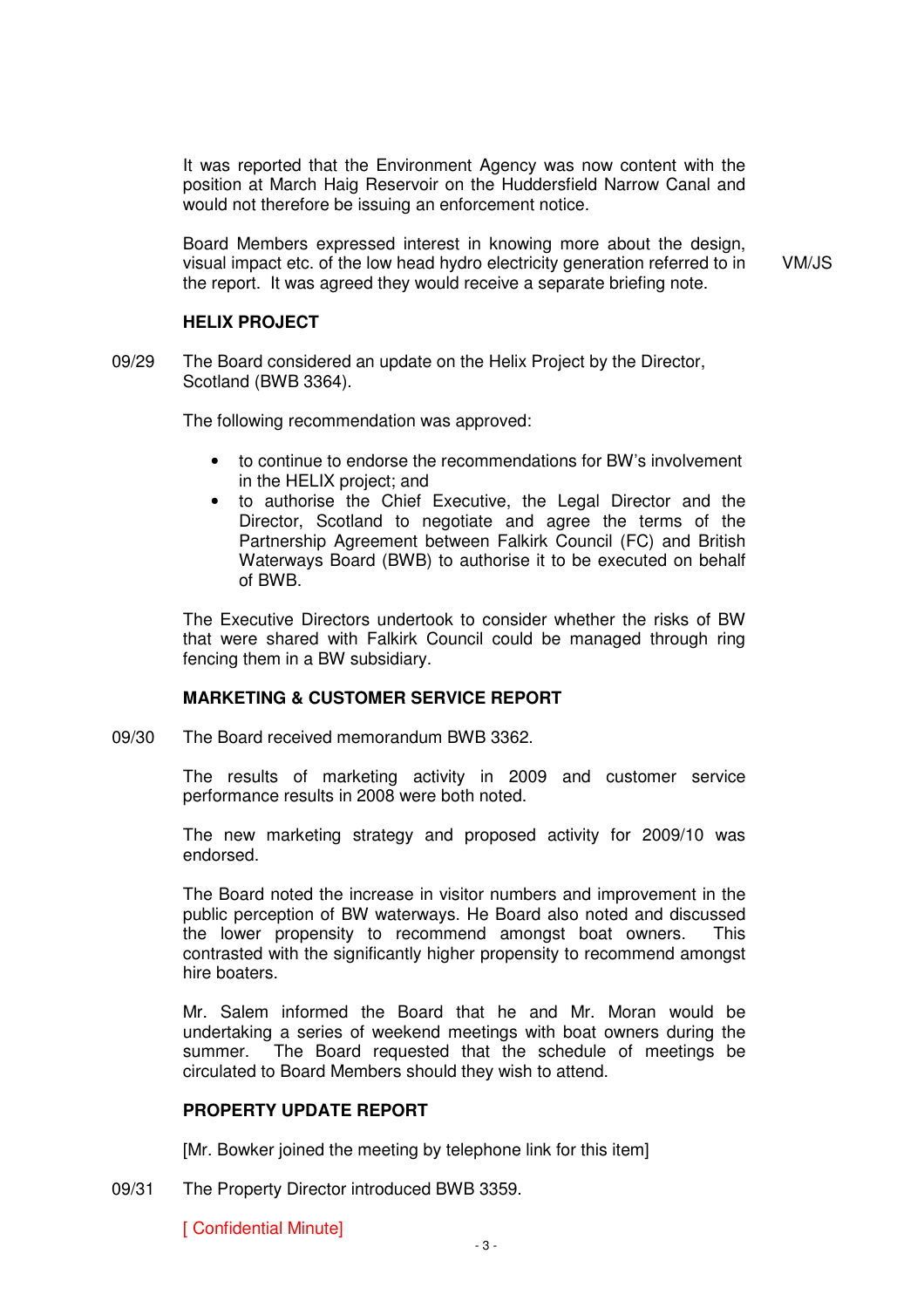#### **FINANCE REPORT**

09/32 The Finance Director introduced BWB 3358.

The Board agreed a recommended relaxation to its Treasury Policy to allow continued deposits with HBOS on the same basis as that agreed for RBS/Natwest at the previous meeting. It further agreed that BW Reinsurance should be permitted to deposit with Ulster Bank (a wholly owned subsidiary of RBS) up to a limit of £3 million.

The Finance Director agreed to consider whether to put some of the uncommitted cash on one year deposit. PR

The Finance Director agreed to respond to a suggestion from Mr. Sarwal on the possible use of Gift Aid. PR

The Board noted a description of the proposed accounting treatment for the losses to be reported in the 2008/09 statutory accounts. Mr. Ridal confirmed this was acceptable to the Auditors and he felt that Defra would also be content. This was approved.

The Board also approved the 3 year, 2009/10 – 2011/12, Group Business Plan. In response to Mrs. Carver, the Finance Director undertook to revisit the customer service performance measures.

PR

09/33 [ Confidential Minute]

#### **COMMITTEE MINUTES**

09/34 The Board noted the Minutes of the Audit Committee meeting on 14 January 2009 and of the Property Committee meeting on 18 February 2009.

> Mr. Bridgeman gave an oral report on the Fair Trading Committee meeting that had immediately preceeded the Board Meeting.

> Mrs, Carver reported that there would be a meeting of the Remuneration Committee on 23 April.

> It was noted that the Executive Directors had collectively agreed that they would not take a bonus for 2008/09.

#### **FEEDBACK FROM WATERWAY VISIT**

09/35 The Board expressed their appreciation for the arrangements for the visits to the Boat Museum, Ellesmere Port and to the Liverpool Canal Link the previous day. They asked that The Waterways Trust and the North West Waterway teams be thanked.

It was agreed that the Liverpool Link was a world class waterway project.

There was a brief discussion on the next visit to Inverness in May and it was agreed that the emphasis would be on involving the waterway operatives.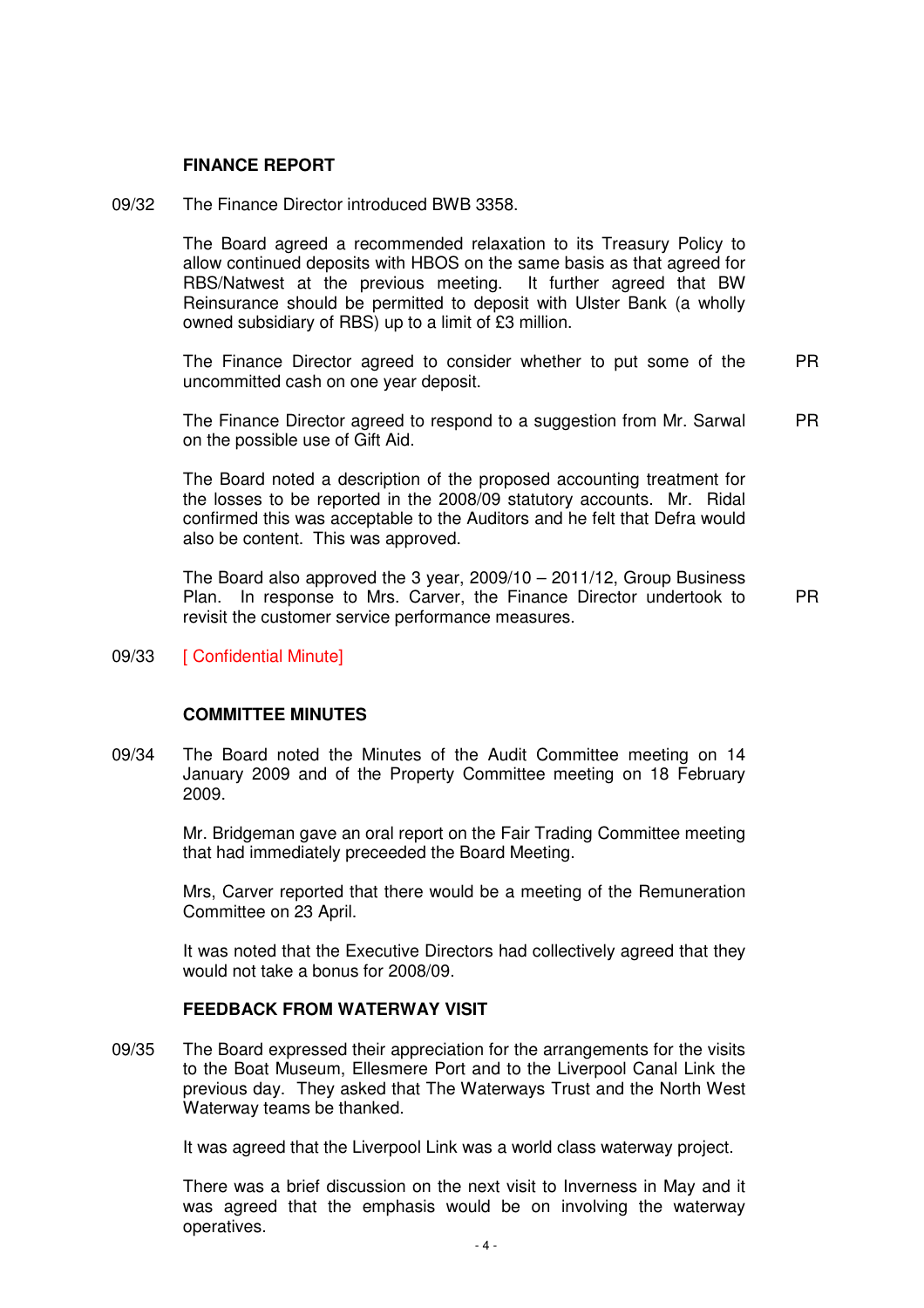# **RETIREMENT OF CORNEL HOWELLS**

09/36 The Board noted that this meeting was the last to be attended by Cornel Howells, the Assistant Board Secretary, who was retiring at the end of the month. Mr. Howells had taken minutes of the Board and managed the the Secretariat duties in respect of Joint Ventures and subsidiaries for many years. The Chairman noted that Mr. Howells had joined BW in August 1979 and therefore had served successive Chairmen and boards for just short of 30 years. The Board thanked Mr. Howells for his long and loyal service.

Mr. Howells responded suitably and with his customary dry wit!

# **DATE OF NEXT MEETING**

21 May 2009 (Inverness).